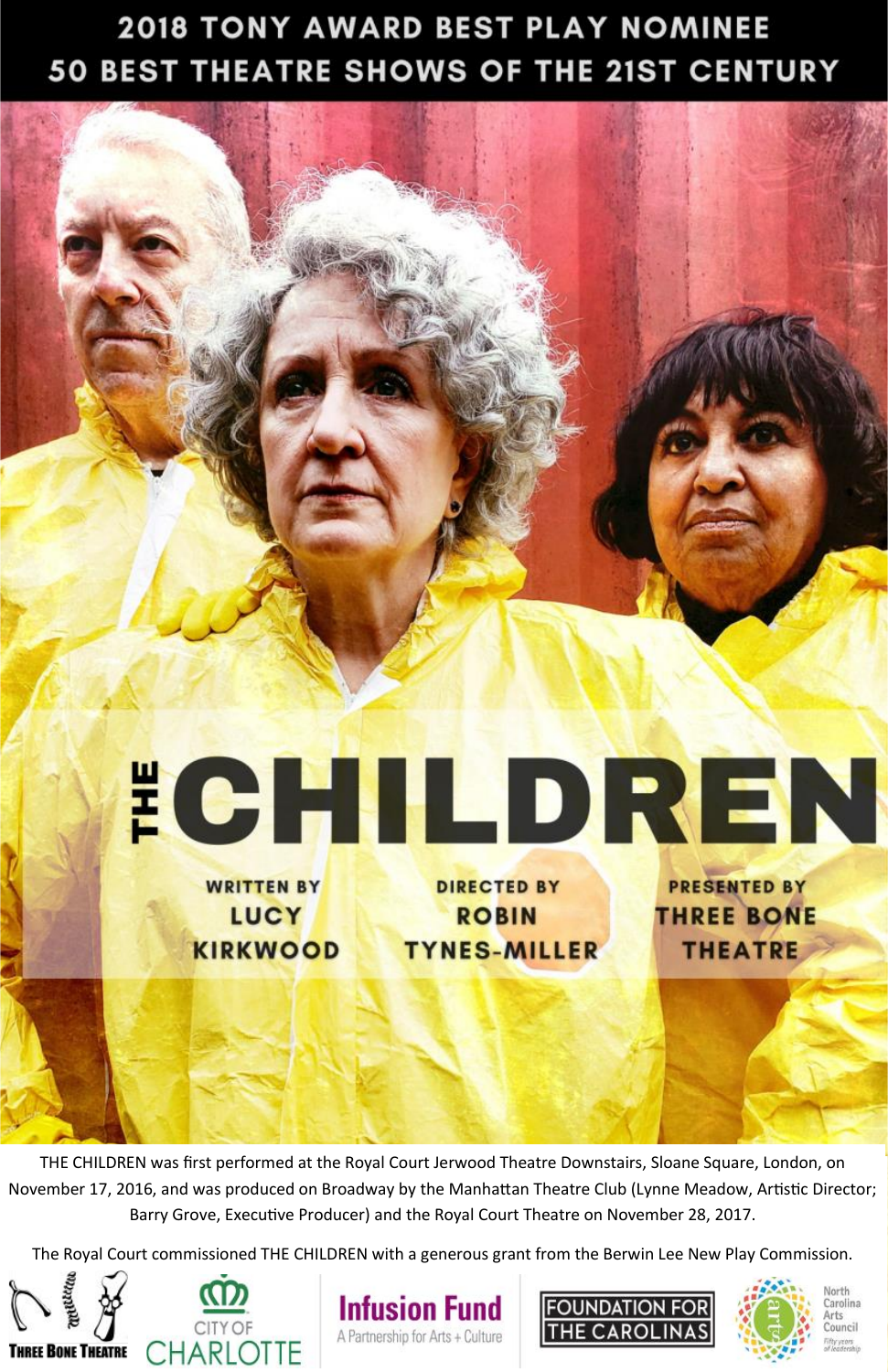# **The Children**

## **Written by**

Lucy Kirkwood

## **Directed by**

Robin Tynes-Miller

## **Cast**

### **Production Team**

*\*Three Bone Theatre Debut*

## **Special Thanks**

Damali Archie• Ivi Bilich • Mike Corrigan • Alex Darby • Jon Kelly • Rick Moll • John Moore • Dorne Pentes • Ben Schultz• Kelsey Taylor • Scott Tynes-Miller

Apparo • Arts and Science Council • Carolina Reclaimed CleanAIRE NC • Corrigan & Johnston Casting Foundation for the Carolinas • Infusion Fund Johnson C. Smith University • Lillie's UPS Store North Carolina Arts Council • North Carolina Theatre Conference Wonderworld Creative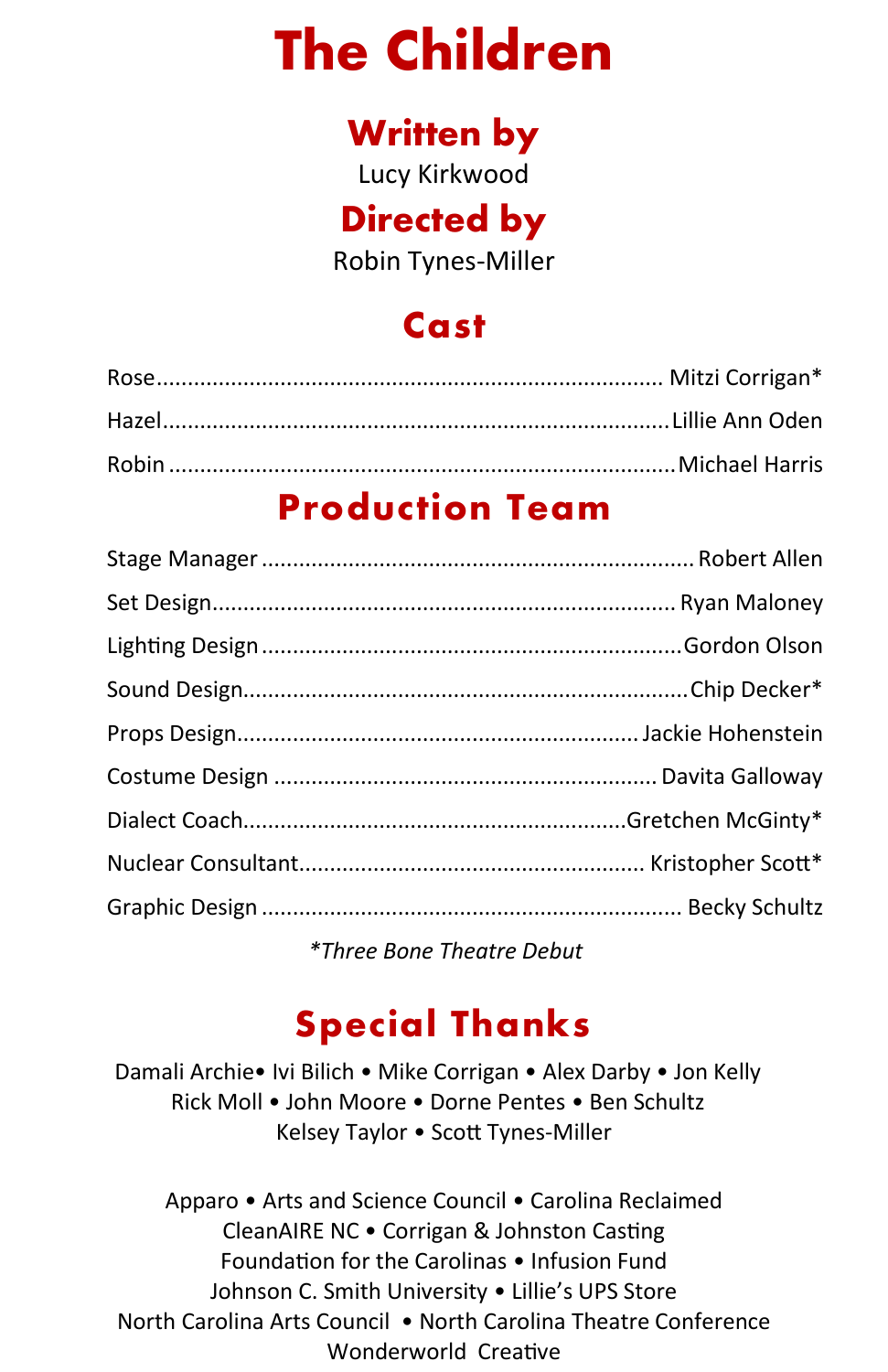# **The Cast and Crew**



**Mitzi Corrigan (Rose)** has been a Casting Director for over 25 years and is owner of Corrigan & Johnston Casting. She also established the nonprofit organization, The Paige Johnston Thomas Giving Tree in honor of Paige who passed away in April 2020. The mission of this organization is to keep Paige's love of the arts alive by providing avenues for talented young people to pursue an education in the arts (paigesgivingtree.org). Although much of her professional career has been in film, Mitzi's love for the arts is strongly rooted in her love of the theater. She was a founding member of the Charlotte Shakespeare Company and has acted in, directed, and stage managed numerous productions both in Charlotte and New York City where she studied under Uta Hagen at HB Studios. She also worked as stage manager with Herbert Bergoff with the New Playwrights Foundation in NYC. Some of her more recent roles include Penny in *You Can't Take It With You* (Belmont Abbey), Bev/Kathy in *Clybourne Park* (Actors Theatre) and Mrs Cratchit in *A Christmas Carol*  (Theatre Charlotte). Mitzi is honored to have this opportunity to work with the good and talented people of Three Bone Theatre and devotes her performance to Paige who beautifully directed *Oslo*, her last play here.



**Michael Harris (Robin)** is thrilled to perform in his third production with Three Bone Theatre. Michael was previously in Oslo and The Seminar. Michael is an award winning actor and director and has been performing in Charlotte since 2001. Some of Michael's favorite roles include, Leonard (*Seminar*), The Tiger (*Bengal Tiger at the Baghdad Zoo*), Edward (*Someone Who'll Watch Over Me*), Terrence (*Omnium Gatherum*) and The Man (*Constellations*) to mention a few. Michael's favorite shows as a director include *The Elephant Man*, *Frost / Nixon* and *A Steady Rain*. Apart from Three Bone Theatre, Michael has primarily performed with Moving Poets, Carolina Actors Studio Theatre, Queen City Theatre, The Warehouse PAC and Theatre Charlotte. Michael is honored to be working with the talented Mitzi Corrigan and Lillie Oden.



**Lillie Ann Oden (Hazel)** is a native of Cleveland, Ohio and has been performing as an actress, storyteller and voice over talent for more than twenty years. Her performances at Three Bone include *The Vagina Monologues* and *By the Water*. Some of her other credits include *Purlie Victorious*, *For Colored Girls…. The Odd Couple*, *The Delany Sisters*, *Joe Turner's Come and Gone*, *Fences* (Rose) where she was nominated for best actor in a lead role. She has also appeared in training films and commercials for Harris Teeter, Lowes Home and Garden, Greyhound Bus and Ohio Lottery. Her current film, *Discarded Things* is playing on Amazon Prime and Pure Flix. Blessed to be on this journey. Thanks to all for your support.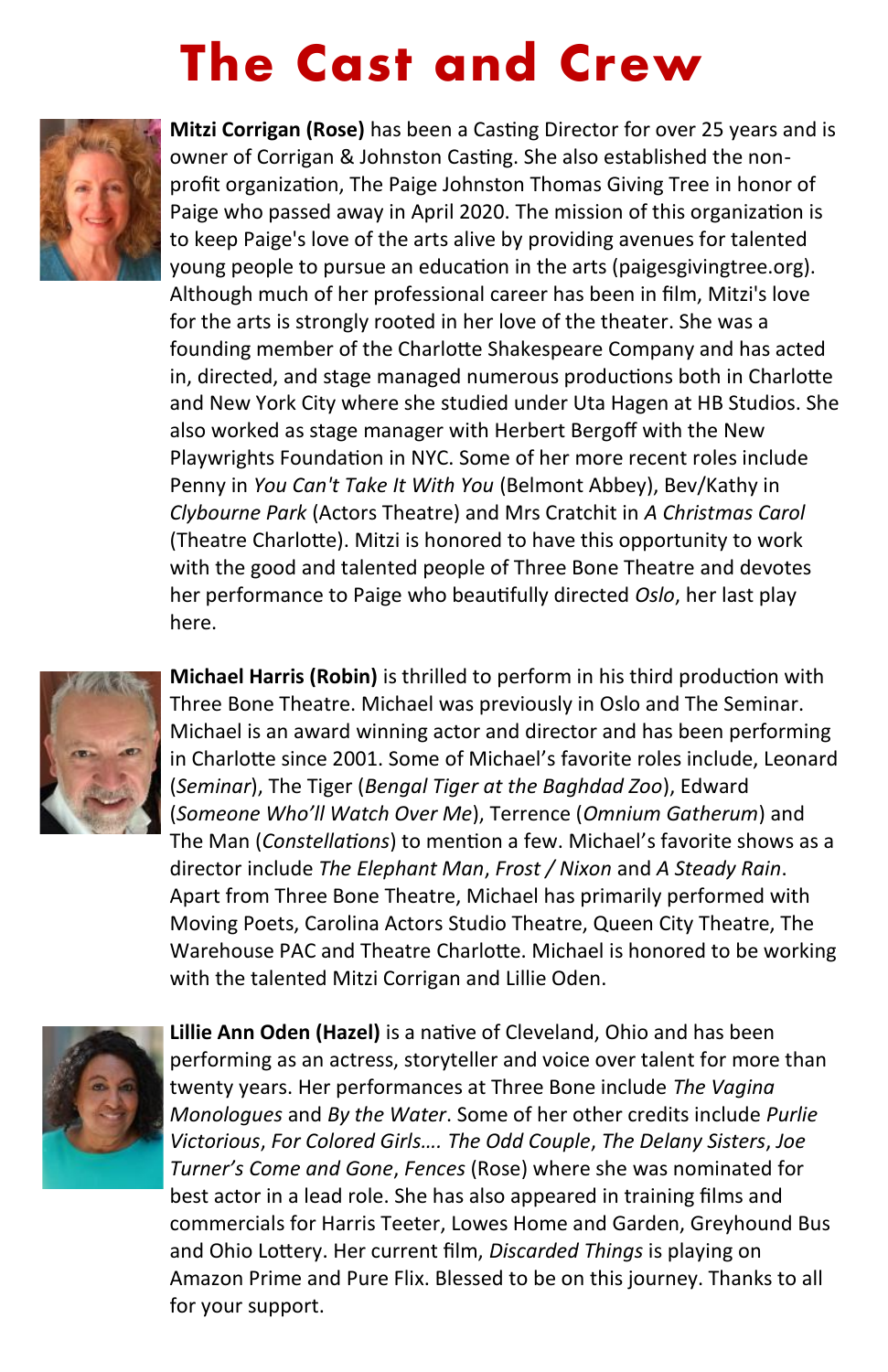# **The Cast and Crew**



**Robin Tynes-Miller (Director)** co-founded Three Bone Theatre in Charlotte in 2012. She has served as its Founding Artistic Director over the last nine years, recently stepping into the Artistic and Operations Director role. Born and raised in the mountains of North Carolina, she attended Catawba College and earned her BFA in Musical Theatre Performance before moving to Charlotte. In Charlotte, she has spent her career working with local theatre organizations as a teaching artist, and marketing and ticketing professional. She is also a local actor and director. Favorite directing credits include *The Vagina Monologues* (2013), *The (Curious Case Of The) Watson Intelligence* (2016), and *Every Brilliant Thing* (2018). An avid student of and advocate for racial justice, she believes that while the industry has a long way to go, anti-racism and anti-oppression work is the only way forward. She currently lives in Charlotte with her husband, their baby, and a plethora of pets.



**Robert Allen (Stage Manager)** is excited to reunite with Three Bone for his first Stage Manager gig! Rob graduated from Greensboro College in 2013 with a BA in Theatre. His past projects with Three Bone include *Love/Sick* (Actor) and *The Actress* (Stage Hand).

# **A Note from the Director**

"The sufficiency of service. As other wise ones have observed, we who are now in service to our planet cannot know whether we are deathbed attendants to life on earth or midwives to a new age. Both callings have similar characteristics: a sense of awe, complete attention to each moment, a thinning of the veil between life and death. Whichever side of the coin we are enacting, we are blessed to be of service."

- Joanna Macy

We are indeed blessed to be of service. To our planet. To our community. To our children. Thank you for supporting local theatre.

Three Bone Theatre is based in Charlotte, NC. We acknowledge that we rehearse and perform on the traditional, ancestral, stolen territory of the Catawba Indian Nation, including the Catawba and Sugaree tribes. The Catawba Indians have lived on their ancestral lands along the banks of the Catawba River dating back at least 6,000 years. **You can learn more about the Catawba Indian Nation at [Catawba.com](https://www.catawba.com/)**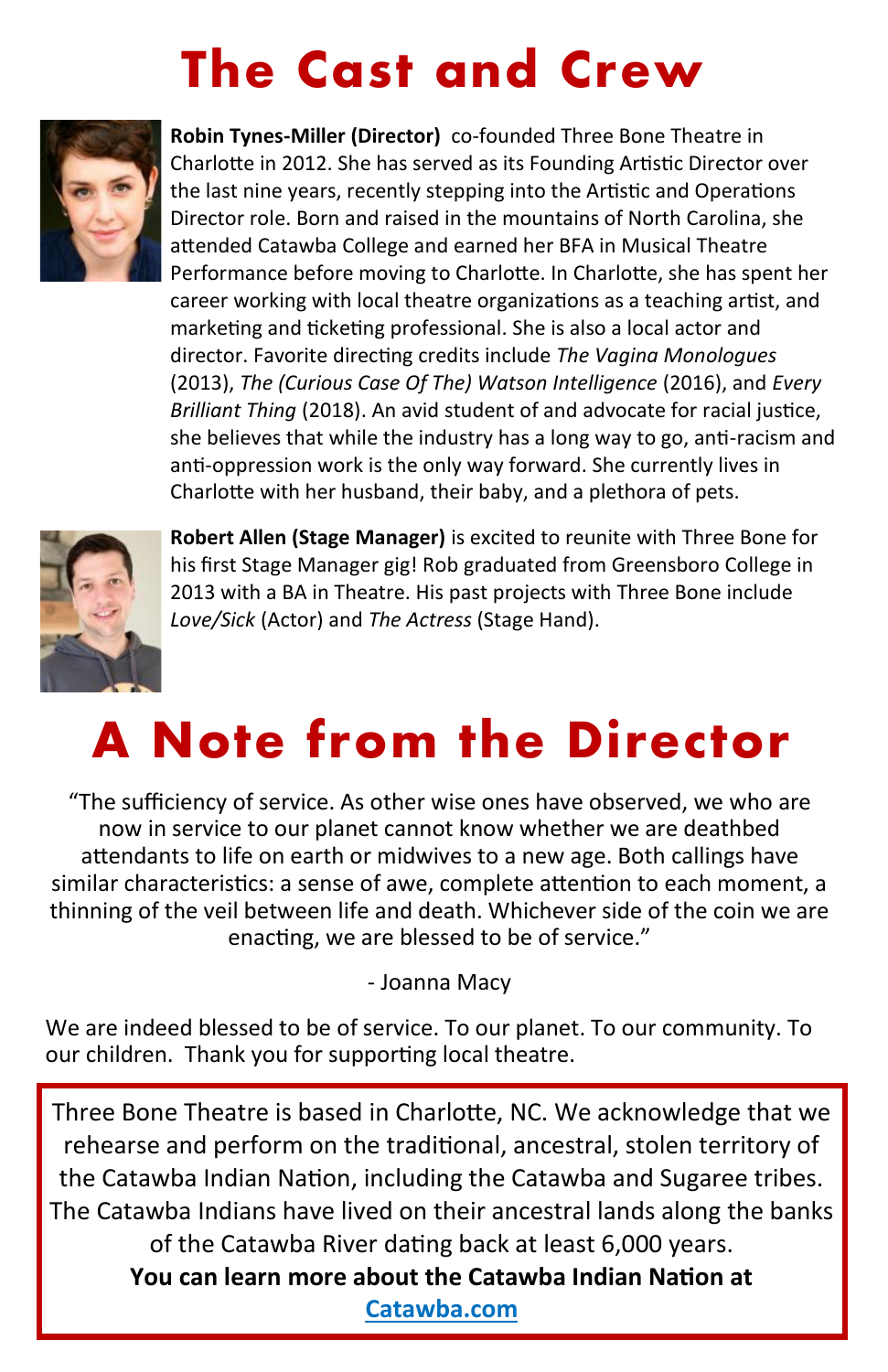# **Community Partner**



CleanAIRE NC advocates for the health of all North Carolinians by pursuing equitable and collaborative solutions to climate change and air pollution.

### **What We Do**

Solutions to air pollution and the climate crisis already exist, and can have immediate health benefits for our communities. Through action, education, and innovative partnerships, CleanAIRE NC is working to ensure everyone has access to clean air and a livable climate. We advocate for clean "AIRE": **A**ction and **I**nnovation to **R**estore the **E**nvironment.

### **Get Involved**

You can make a difference. Your voice and even small day-to-day actions have the power to turn our shared goals into on-the-ground solutions. Together, we can build a cleaner North Carolina with healthy, thriving communities. Join the movement, and learn how you can get involved today.

**[Click here to learn more.](https://cleanairenc.org/take-action/)**

### **Clearing the Air in the Historic West End**

Communities in Charlotte's Historic West End frequently live in close proximity to major sources of harmful air pollution. For the past several years Clean Air Carolina has been partnering with community residents to tackle this environmental justice challenge, working together to monitor local air quality, convene stakeholders, write reports, and hold meetings with public officials.

**[Click here to view an interactive map visualizing the environmental injustice in the](https://storymaps.arcgis.com/stories/5071792639ef47729fad54da835d37d3)  [Historic West End](https://storymaps.arcgis.com/stories/5071792639ef47729fad54da835d37d3)**

### **Coming Up**



The **NC Breathe Conference** will be held on Thursday, April 7, 2022, 8:00am – 5:00pm, both virtually and in-person at Catawba College.

CleanAIRE NC's annual **NC BREATHE Conference** brings together a diverse group of North Carolina stakeholders to learn about current issues at the intersection of **health, equity, and climate change** and, using sound science, make recommendations to decision-makers aimed at protecting those most vulnerable to the health impacts of climate change. **[Click here to learn more and register.](https://cleanairenc.org/cleanaire-events/nc-breathe-2022/)**

# Learn more at [CleanAIRENC.org](http://www.cleanairenc.org)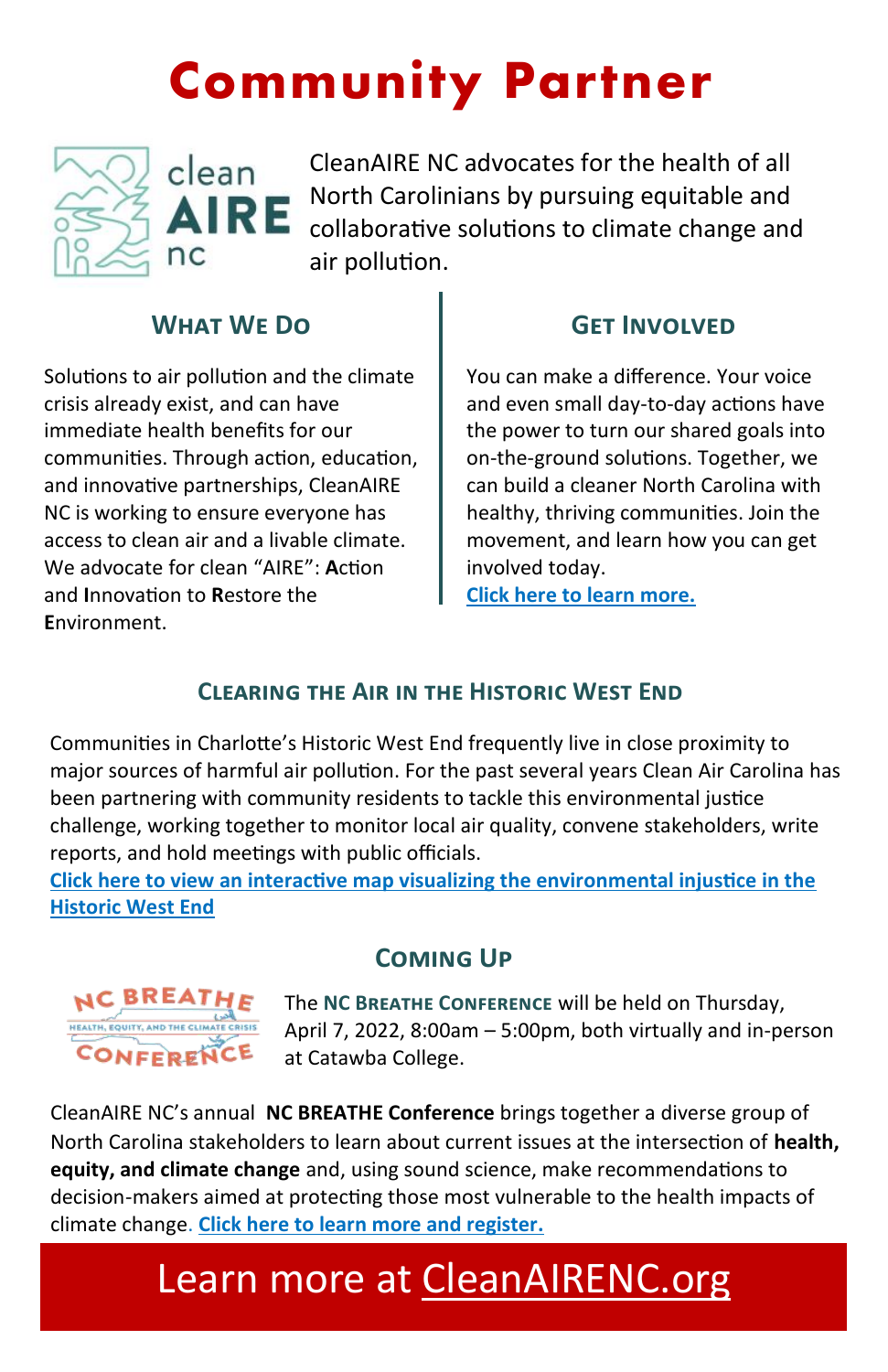# <u>HREE BONE THEATRE</u>

### *"To succeed in life, you need three things: a wishbone, a backbone and a funny bone." -Reba McEntire*

### **Our Philosophy**

Three Bone Theatre is Charlotte's home for the best of adult contemporary theatre. We believe that great theatre is a catalyst for conversation and change in our community.

### **Our Mission**

To create a performing arts experience that is socially engaged, professionally managed, and creatively inspired.

### **Our Team**

| Peter Hohenstein, Alan Primack, Alex Pyun, Becca Worthington |
|--------------------------------------------------------------|

Three Bone Theatre relies on the support of donors like you. As a tax-exempt public charity we are pleased to accept **tax-deductible** donations. To learn more, please visit **[www.ThreeBoneTheatre.com](http://www.threebonetheatre.com)**

## 2021-2022 DONORS

### **Back Bones \$250+**

Infusion Fund • The North Carolina Arts Council

Brandon Alspaugh & Elizabeth Kruckemeyer • Michael and Connie Buran • Doug Caldwell & Joe Schneider • Mitzi Corrigan • Toni Dima-Becht • Rosie Elrahal • Jackie Fishman • Tracie Frank • Michael Harris • George Harrison • Peter & Jackie Hohenstein • Tim & Janice Huffman • Charles LaBorde • Omar Manejwala, MD • Michael O'Hara • Mara Rosenberg • Benjamin & Rebecca Schultz • Kristopher Scott • Hank West • Steven Wilson & Christopher Jones

### **Wish Bones**

### **\$100-249**

Paula Baldwin • Martha Bartz • Steve Bentley • Donna Bise • Kamille Bostick • Jeep Bryant • Rex Camphius • Robert Coppel • Ryan Deal • Chip Deckker • Dennis Delamar • Zendynn Duellman • Steve Dunn • Anne Lambert • Zach McRae • Debra Mein • Sally Miller • Teri Miller • Kim & Tim Parati • Susan Patterson • Beth Pesakoff • Stephanie Phillips • Joe Rux • Robert Tynes & Bette Bates • Robin & Scott Tynes-Miller • Kirsten Wrinkle

### **Funny Bones \$5-99**

Mary Alice Adams • Tiffany Albright • Robert Allen • Amy Androliakos • Jeffrey Apell • Lona & Steven Bartlett Katie Bearden • Tonya Bludsworth • Deborah Bosely • Tiffany Bryant-Jackson • LeAnne Caton • Kacy Connon • Carla Eastis • Megan Fuller • Karen Tessmer Graci • Dan Grogan & Michael Sulewski • Tim Hager • Micah Hein • Johnny Hohenstein • Kitty Lee Janvrin • Hardy Koenig • Lee LaBorde • Amanda Liles • Phyllis McRae • Danielle Melendez • Katherine Mooring • Tom Ollis • Mike O'Sullivan • Darcy Patai • Alan Primack • Harriet Primack • Poppy Pritchett • Alex Pyun • Shannon Reichly • Susan Saltzman • Michael Sandler • Debbie Swanson • Alison Tynes Adams • Mary Karen Vellins • Marci Wheeler • Drew Williams • Kim Winson • Becca Worthington • Jackson Zerkle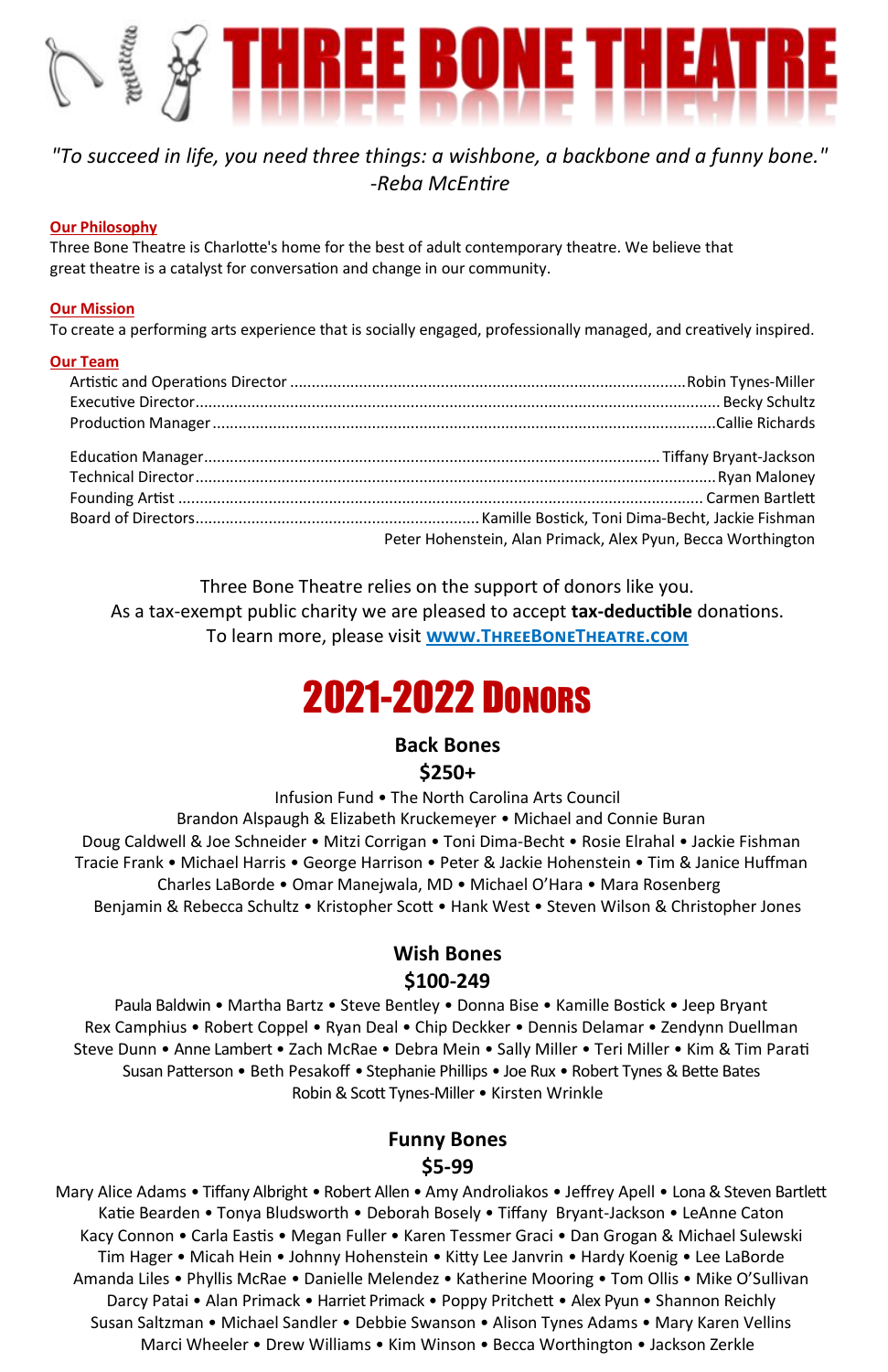

This project was supported by the North Carolina Arts Council, a division of the Department of Natural and Cultural Resources, with funding from the National Endowment for the Arts.

Three Bone Theatre is supported, in part, by the **[Infusion Fund](http://www.theinfusionfund.org)**and its generous donors.







**Multimillion Dollar Commitment** City of Charlotte

### **\$1.5 million and above**

Bank of America C.D. Spangler Foundation / National Gypsum Company John S. and James L. Knight Foundation Trane Technologies

> **\$600,000 - \$1 million** Albemarle Foundation Atrium Health Barings Duke Energy Honeywell JELD-WEN, Inc. LendingTree Foundation Lowe's Companies, Inc. Novant Health Red Ventures Truist

### **\$300,000-\$600,000**

Ally Financial The Centene Charitable Foundation Childress Klein Properties Coca-Cola Consolidated Deloitte EY The Gambrell Foundation Moore & Van Allen PwC Robinson, Bradshaw & Hinson, P.A. Rodgers Builders Wells Fargo

### **Up to \$300,000**

Fifth Third Bank Foundation For The Carolinas Deidre and Clay Grubb Leslie and Michael Marsicano Jane and Hugh McColl Nucor Corporation PNC Bank Premier, Inc. Jane and Nelson Schwab